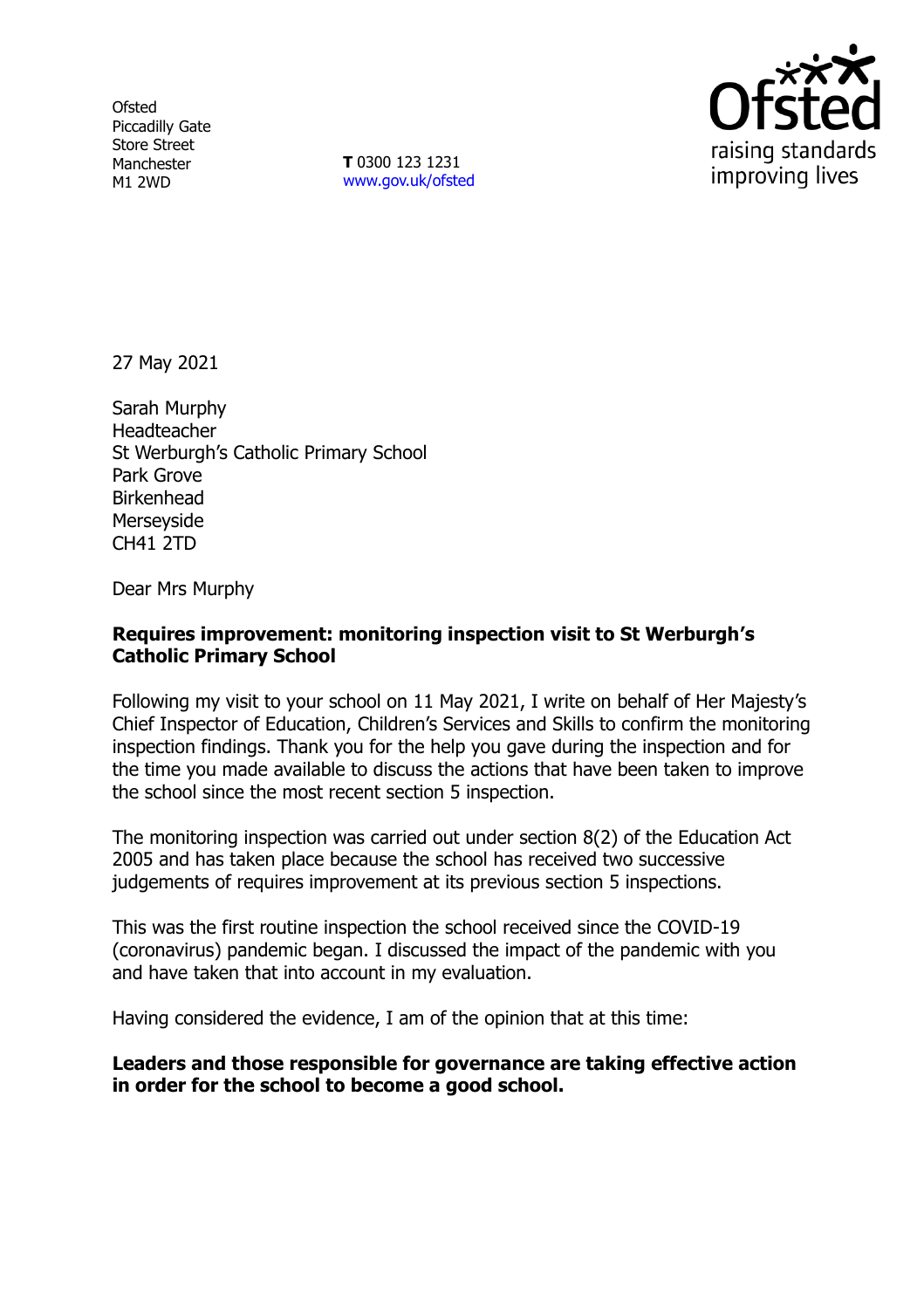

The school should take further action to:

- ensure that staff in Year 5 and Year 6 have access to high-quality phonics training so that they can support those pupils who are at an early stage of reading in key stage 2
- $\blacksquare$  review curriculum plans, for example in history, to ensure that the key knowledge that pupils will learn is clearly identified and sequenced
- develop the role of subject leaders in science, history and geography to enable them to monitor their areas of responsibility more effectively
- $\blacksquare$  ensure that the subject leaders of science, history and geography have a clear understanding of how these subjects are developed from the early years.

# **Context**

Since the most recent section 5 inspection on 26 and 27 February 2020, a small number of teachers have left the school and two new teachers have joined. There have been significant changes to the senior leadership team with regard to roles and responsibilities and a new early years leader has been appointed. A new chair of governors is in post.

Despite the disruption caused by the pandemic and significant staffing issues, teachers have continued to deliver education to pupils learning at home and in school. However, COVID-19 has had an impact on leaders' actions to further improve the school. Leaders' plans to develop subjects in the wider curriculum have been delayed.

## **Main findings**

Under your steer, curriculum leaders and staff have started on their journey to design an ambitious curriculum to meet the needs of all pupils, including those with special educational needs and/or disabilities (SEND). You have implemented an appropriate improvement plan, which correctly identifies the actions that need to be taken by governors, senior leaders and staff to improve the school to good.

You have revised the programme for the teaching of phonics so that it better supports pupils to build up their phonics knowledge. You have invested heavily in high-quality books which are well matched to the sounds that pupils in the early years and key stage 1 have learned. This means that pupils are improving their fluency in reading. Staff's better use of assessment ensures that pupils who are struggling to read are identified more quickly and are given appropriate support.

You have ensured that pupils at the early stage of reading in key stage 2 learn phonics to help them to read more accurately. However, staff in Years 5 and 6 have not had access to the same high-quality training as their colleagues in key stage 1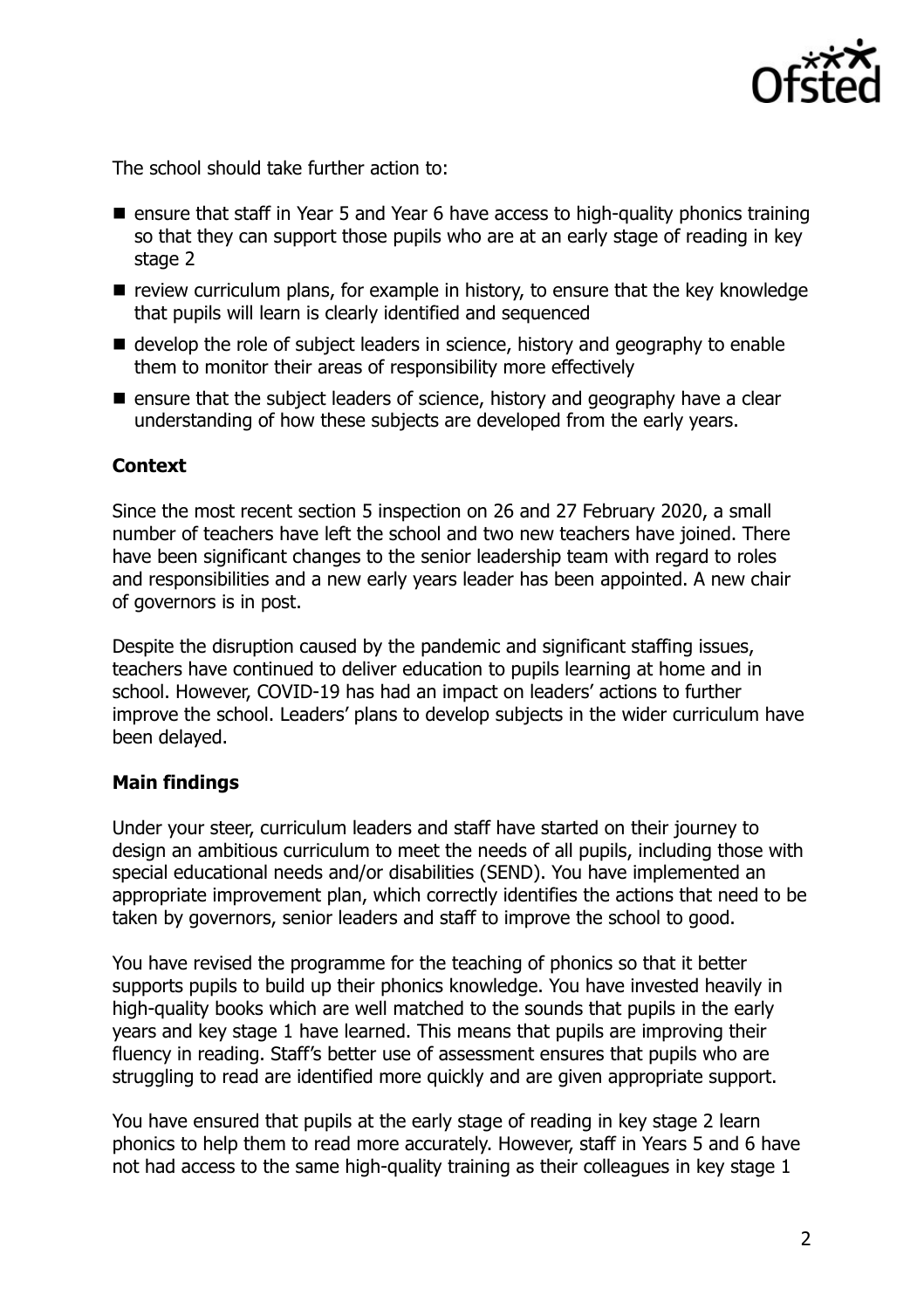

and early years. This means that these staff lack confidence and competence in supporting older pupils who are less proficient readers. That said, some pupils in key stage 2 show a real love of reading. Those who spoke with me talked with confidence about their favourite authors and the types of books they like to read. For example, pupils said that reading poetry gives them a sense of calm. Others described enjoying reading historical non-fiction books to find out more information about the world wars.

Your plans to improve the quality of education in subjects such as science, history and geography faltered at the start of the pandemic. These plans are firmly back on track. For example, in subjects such as science, plans set out clearly the knowledge that pupils will learn and the order in which it will be taught. However, curriculum plans in other subjects, such as history, do not focus strongly enough on the key knowledge that pupils need to acquire as they move through the school.

Subject leaders have received training to help them to monitor the effectiveness of their subjects. This training has led several subject leaders to check how well the curriculum is being delivered. These checks are not as well established in science, history and geography. In addition, some subject leaders do not have a secure understanding of the building blocks that children need to acquire in the early years to allow them to access the curriculum in key stage 1.

As a result of your actions to improve the quality of education, some pupils know more and remember more of their learning. For example, pupils used prior learning in geography to talk to me about their historical study of the transatlantic slave trade. In science, pupils explained to me how their knowledge of a fair test helped them to understand the concept of variables in upper key stage 2.

Pupils now have a better understanding of fundamental British values. Pupils spoke confidently about the rule of law and democracy. They are developing their understanding of the differences of life in modern Britain. For example, pupils understand the variety of families, including same-sex families, and sexual orientation.

You have taken appropriate action to increase the number of pupils attending activities which will enrich their experiences beyond their academic studies. Prior to the start of the pandemic, clubs, which were mainly sports-based, were not well attended. This was because these clubs were held after school and some pupils were unable to attend. You plan, from September 2021, to operate these clubs at lunchtime to enable more pupils to experience and enjoy them.

Governors have a secure understanding of what the school does well and the further improvements that are still needed. They act as critical friends, offering support and challenge in equal measure. Governors fulfil their statutory duties diligently. The special educational needs coordinator has a clear overview of the pupils in the school and their needs. She works well with teachers to make suitable